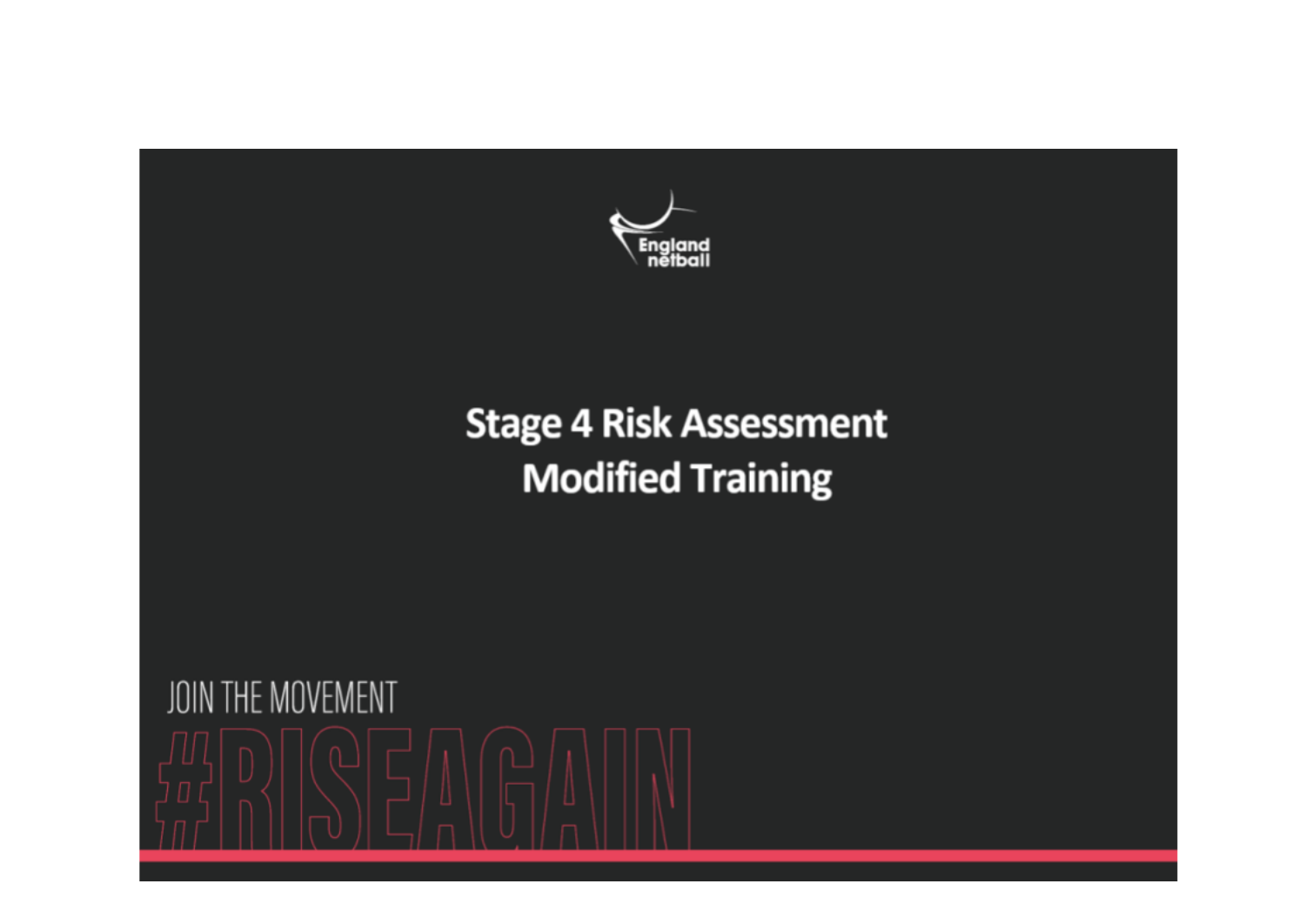## **LEAMINGTON NETBALL COVID-19 RISK ASSESSMENT – STAGE 4 RETURN TO COMMUNITY NETBALL**

Further risk assessment templates will be made available for future stages of the Return to Community Netball Roadmap. This template cover training only; if participating in or organising a league or other competition, the Stage 4a (Competition using modified rules) must be used.

## What is COVID-19?

Coronavirus disease 2019 (COVID-19) is a respiratory illness that affects your lungs and airways. It is caused by a virus called Coronavirus and affected individuals can display a range of symptoms from mild to severe illness and death for confirmed cases. Affected people can also be entirely asymptomatic. Transmission is by respiratory droplets and direct contact. This Risk Assessment template must be considered alongside current Government guidance as well as guidance from England Netball. Netball Organisations should also consider their existing Health & Safety documents alongside this and this should be kept under continual review. The COVID-19 Officer for your club, league, county or region will need to ensure that this risk assessment remains up to date and in line with both latest Government guidance as well as England Netball's latest guidance.

| Our club name: Leamington Netball                     | Our COVID-19 Officer is: Janette Eslick                     |
|-------------------------------------------------------|-------------------------------------------------------------|
| Name of activity: Stage 4 Return to community Netball | This activity takes place at : Leamington Netball Club      |
| Who is carrying out this assessment? Janette Eslick   | We will review this risk assessment next on: 21st June 2021 |
| Date of the Risk Assessment: 25th March 2021          |                                                             |

| What are the       | Who might    | General controls to be put in     | <b>Activity specific</b> | Who will be    | When does it | Is it     |
|--------------------|--------------|-----------------------------------|--------------------------|----------------|--------------|-----------|
| <b>Risks?</b>      | they affect? | place                             | controls to be put       | responsible    | need to be   | complete? |
|                    |              |                                   | in place                 | to action?     | actioned by? |           |
| For some           | Players,     | High risks groups are aware of    | Clear                    | Janette Eslick | 25.8.2020    | Yes       |
| people, the        | coaches,     | the risks involved in netball and | communications to        |                |              |           |
| risk of            | officials,   | have access to the personal risk  | high risk people.        | Coaches        |              |           |
| <b>COVID-19 is</b> | volunteers,  | assessment                        |                          |                |              |           |
| higher             | parents      |                                   | Clear 'opt in' from      |                |              |           |
|                    |              | Participants have the choice if   | high risk people.        |                |              |           |
|                    |              | they would like to attend         |                          |                |              |           |
|                    |              | sessions and 'opt in' to activity | Coaches to offer an      |                |              |           |
|                    |              |                                   | opt out at all stages    |                |              |           |
|                    |              |                                   | of a session.            |                |              |           |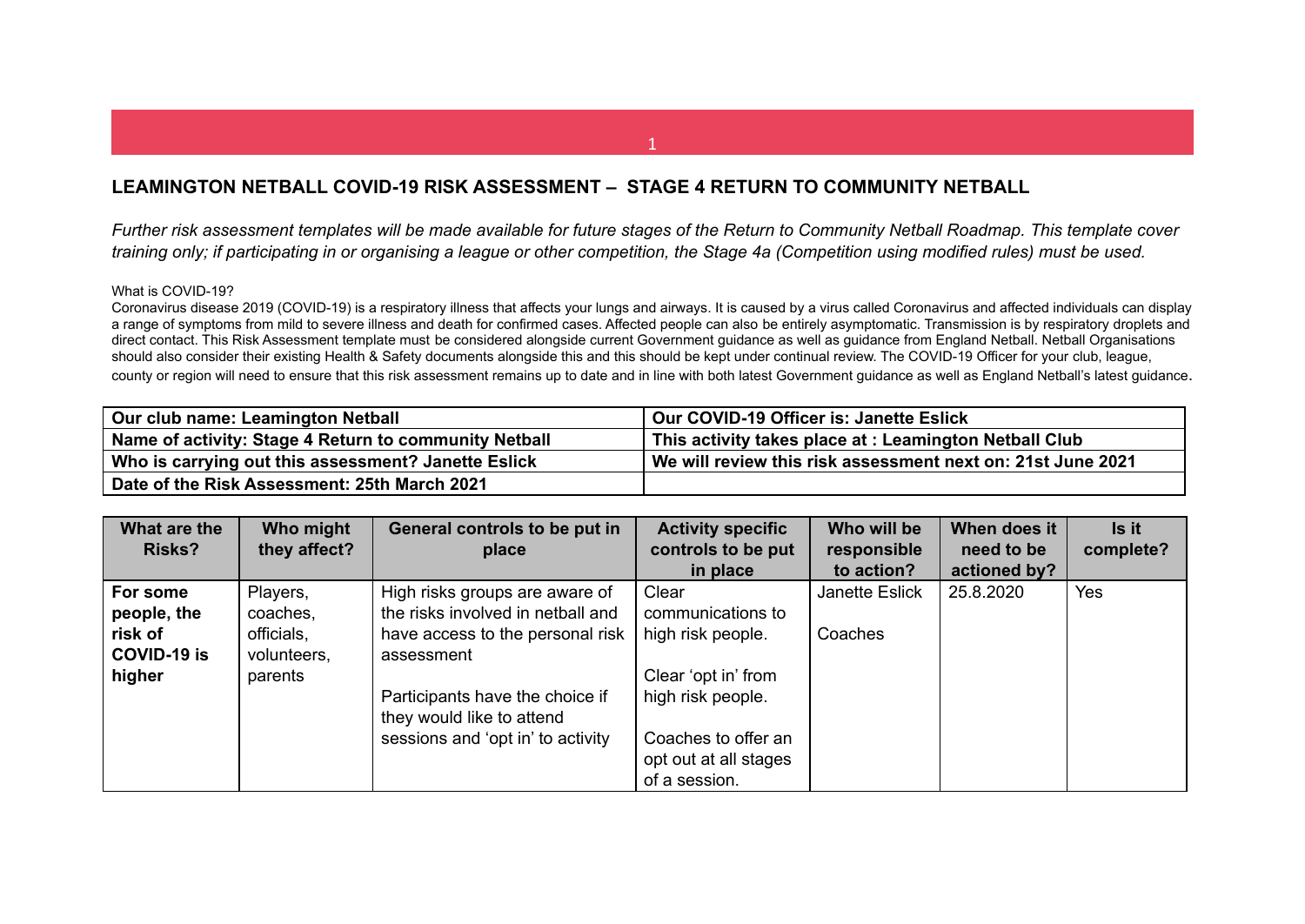|                                                                                                                                               |                                                              | There is no pressure from<br>coaches, club volunteers or<br>other players to join Netball<br>training sessions                                                                                                                                   | Players not wanting<br>to trial be found way<br>to keep involved<br>when ready to play                                                                                                                                                                           |                                                                   |           |     |
|-----------------------------------------------------------------------------------------------------------------------------------------------|--------------------------------------------------------------|--------------------------------------------------------------------------------------------------------------------------------------------------------------------------------------------------------------------------------------------------|------------------------------------------------------------------------------------------------------------------------------------------------------------------------------------------------------------------------------------------------------------------|-------------------------------------------------------------------|-----------|-----|
| <b>Someone</b><br>returns to<br>soon<br>following a<br>case of<br>COVID-19                                                                    | Players                                                      | Players are aware of the risks of<br>exercising post a case of<br>COVID-19.<br>Players advised to follow the<br>advice of their GP or Consultant                                                                                                 | Thorough health<br>screening before<br>return session. Club<br>to have kept a<br>record of time<br>between case and<br>return to Netball.                                                                                                                        | Jan Thomas                                                        | 12.9.2020 | Yes |
| <b>Risk of</b><br>someone<br>attending who<br>is displaying<br>symptoms of<br>COVID-19 or<br>living with<br>someone<br>displaying<br>symptoms | Players,<br>coaches,<br>officials,<br>volunteers,<br>parents | Provide clear information to all<br>members of potential COVID-19<br>symptoms<br>Ensure pre-travel health<br>screening is undertaken prior to<br>travelling to activity<br>Undertaken a further health<br>screening before entry into<br>session | Health screening<br>completed before<br>each session via<br>track and trace and<br>display of symptom<br>poster<br>Players to follow<br>club and<br>government<br>guidance and how<br>to react if showing<br>symptoms of Covid<br>and to not attend<br>training. | Janette Eslick<br>Junior<br>Manager/Grou<br>p Managers<br>Coaches | 12.9.2020 | Yes |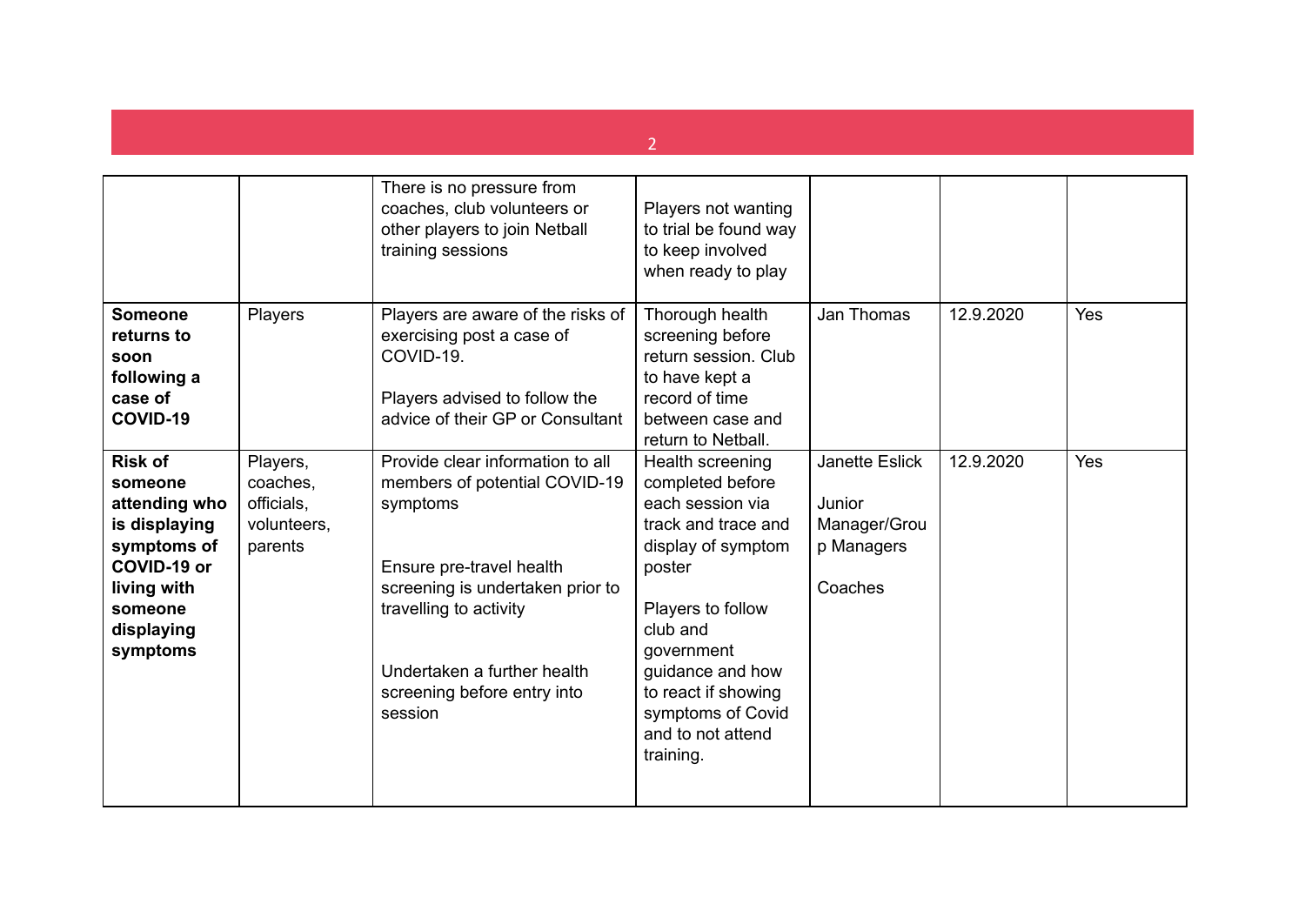|                                             |                                                              | Any individual displaying<br>symptoms advised to return<br>home, self-isolate and apply for<br>a test online or call 119<br>Encourage Players to taker<br>regular lateral-flow tests | If living with<br>someone who is<br>displaying<br>symptoms, they<br>must notify the club<br>and club will provide<br>date that they could<br>return if no<br>progression in<br>symptoms.<br>Coaches have the<br>right to ask<br>participants to leave<br>if they are<br>concerned. |                              |            |     |
|---------------------------------------------|--------------------------------------------------------------|--------------------------------------------------------------------------------------------------------------------------------------------------------------------------------------|------------------------------------------------------------------------------------------------------------------------------------------------------------------------------------------------------------------------------------------------------------------------------------|------------------------------|------------|-----|
| <b>Transport to</b><br>and from<br>activity | Players,<br>coaches,<br>officials,<br>volunteers,<br>parents | Government guidance on travel<br>and public transport to be<br>followed if share transport                                                                                           |                                                                                                                                                                                                                                                                                    | Chris Trickey                | 31.07.2020 | Yes |
| <b>Droplet</b><br>transmission              | Players,<br>coaches,<br>officials,<br>volunteers.            | Gaps scheduled between<br>groups                                                                                                                                                     | All participants to be<br>reminded by<br>coaches that:                                                                                                                                                                                                                             | Janette Eslick<br>Jan Thomas | 25.8.2020  | Yes |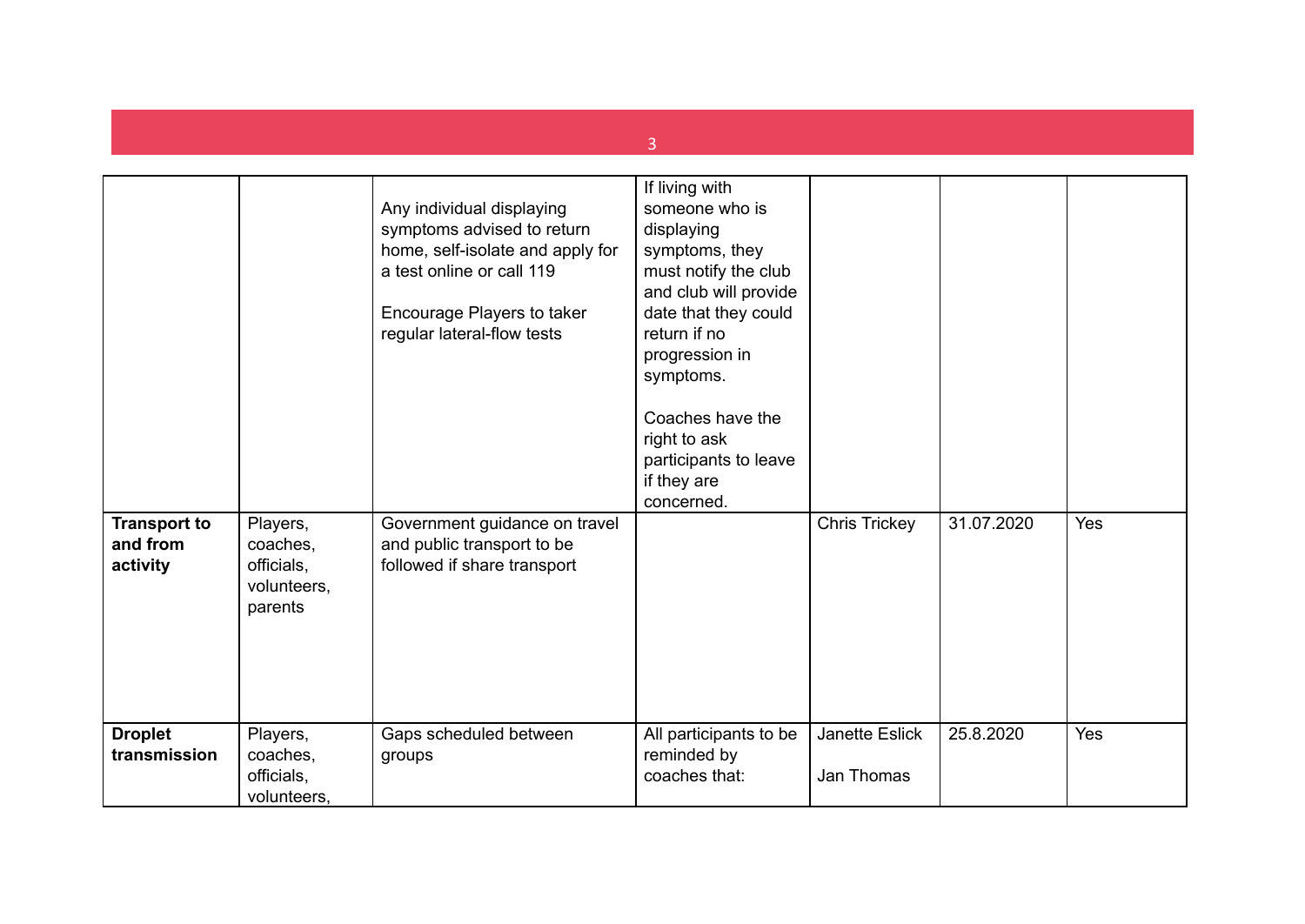| parents,        | Maximum of 30 people per                      | No bodily contact      | Coaches |  |
|-----------------|-----------------------------------------------|------------------------|---------|--|
| members of      | netball court (inc players and                |                        |         |  |
| public at venue | coaches/volunteers/officials)                 | Perform hand           |         |  |
|                 |                                               | sanitising and         |         |  |
|                 | If a full size netball court (30.5m)          | sanitise netball prior |         |  |
|                 | x 15.25m) is not available,                   | to Netball activity.   |         |  |
|                 | adjustments may need to be                    |                        |         |  |
|                 | made to maximum number per                    | Maintain hand          |         |  |
|                 | court                                         | hygiene throughout     |         |  |
|                 |                                               | each session.          |         |  |
|                 | Reminders to maintain social                  |                        |         |  |
|                 | distancing on arrival at venue                | No congregating of     |         |  |
|                 |                                               | idle social            |         |  |
|                 | Congregating before or after                  | interaction is         |         |  |
|                 | netball training session is not<br>permitted. | permitted.             |         |  |
|                 |                                               | Maintain social        |         |  |
|                 | One way systems in place to                   | distancing and         |         |  |
|                 | manage entry and exit onto<br>court           | groups of 6.           |         |  |
|                 |                                               | Activity to take place |         |  |
|                 | Signage and floor marking in                  | outdoors with          |         |  |
|                 | place.                                        | appropriate social     |         |  |
|                 |                                               | distancing space.      |         |  |
|                 |                                               | One way traffic flow   |         |  |
|                 |                                               | system to enter and    |         |  |
|                 |                                               | exit the court area.   |         |  |
|                 |                                               |                        |         |  |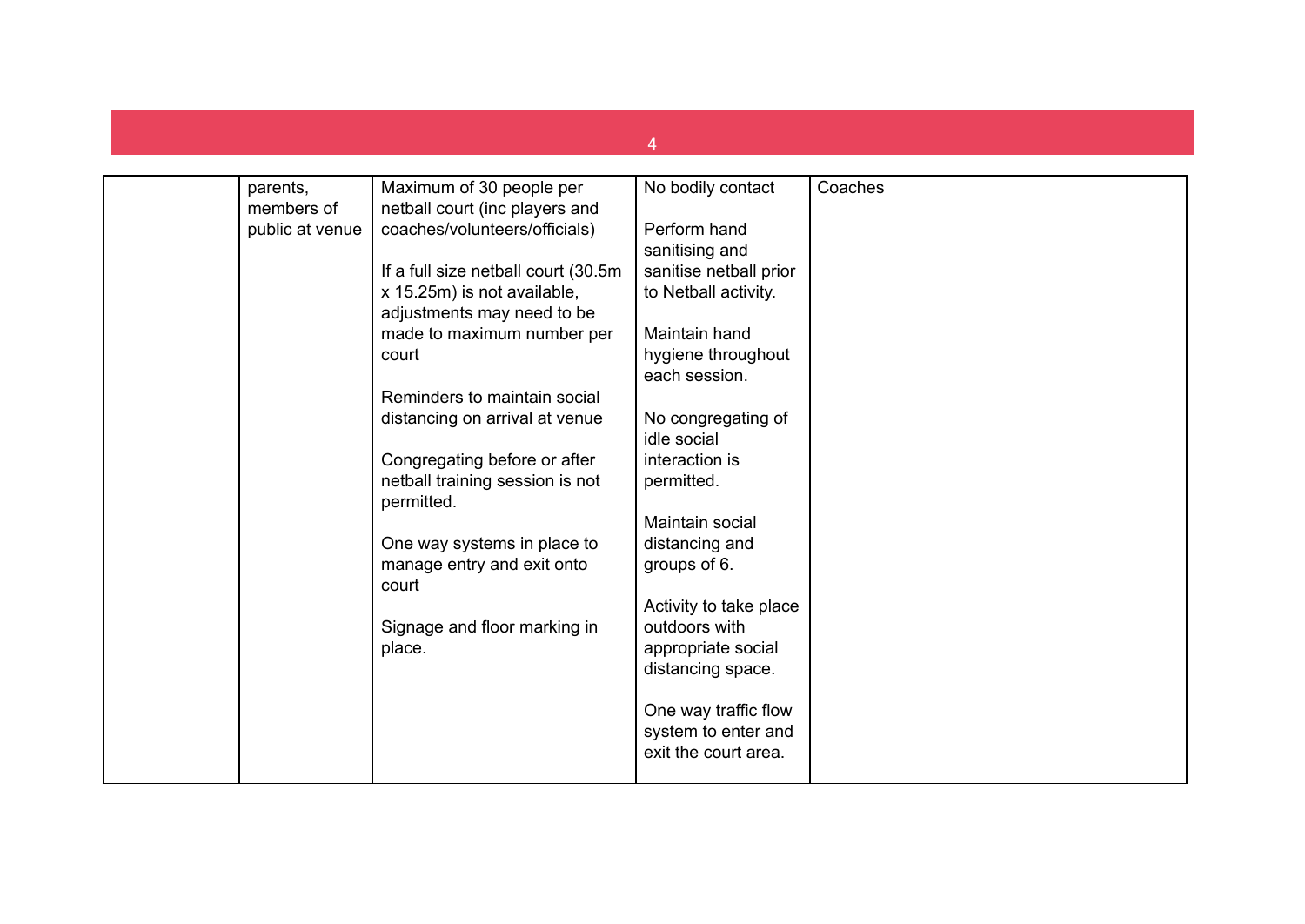|                                                                                                                                        | 5                  |  |  |
|----------------------------------------------------------------------------------------------------------------------------------------|--------------------|--|--|
|                                                                                                                                        |                    |  |  |
| Signup.com rotas will be used to                                                                                                       | Clear signage      |  |  |
| monitor juniors attendance                                                                                                             | around court area. |  |  |
| Heya app and group managers<br>checklist will be used to monitor<br>senior match and training<br>attendance for teams and<br>officials |                    |  |  |
| QR Scanning code used for all<br>senior sessions at hub                                                                                |                    |  |  |
| All netball activity uses<br>COVID-19 rule modifications                                                                               |                    |  |  |
| Beginner players continuously<br>reminded of modifications                                                                             |                    |  |  |
| Circle players reminded more<br>regularly                                                                                              |                    |  |  |
| Match officials, team bench and<br>scorers positioned at least 2m<br>apart or 1m+ where this is not<br>possible.                       |                    |  |  |
| Parents and spectators remain<br>socially distanced and gather in<br>groups of no more than six                                        |                    |  |  |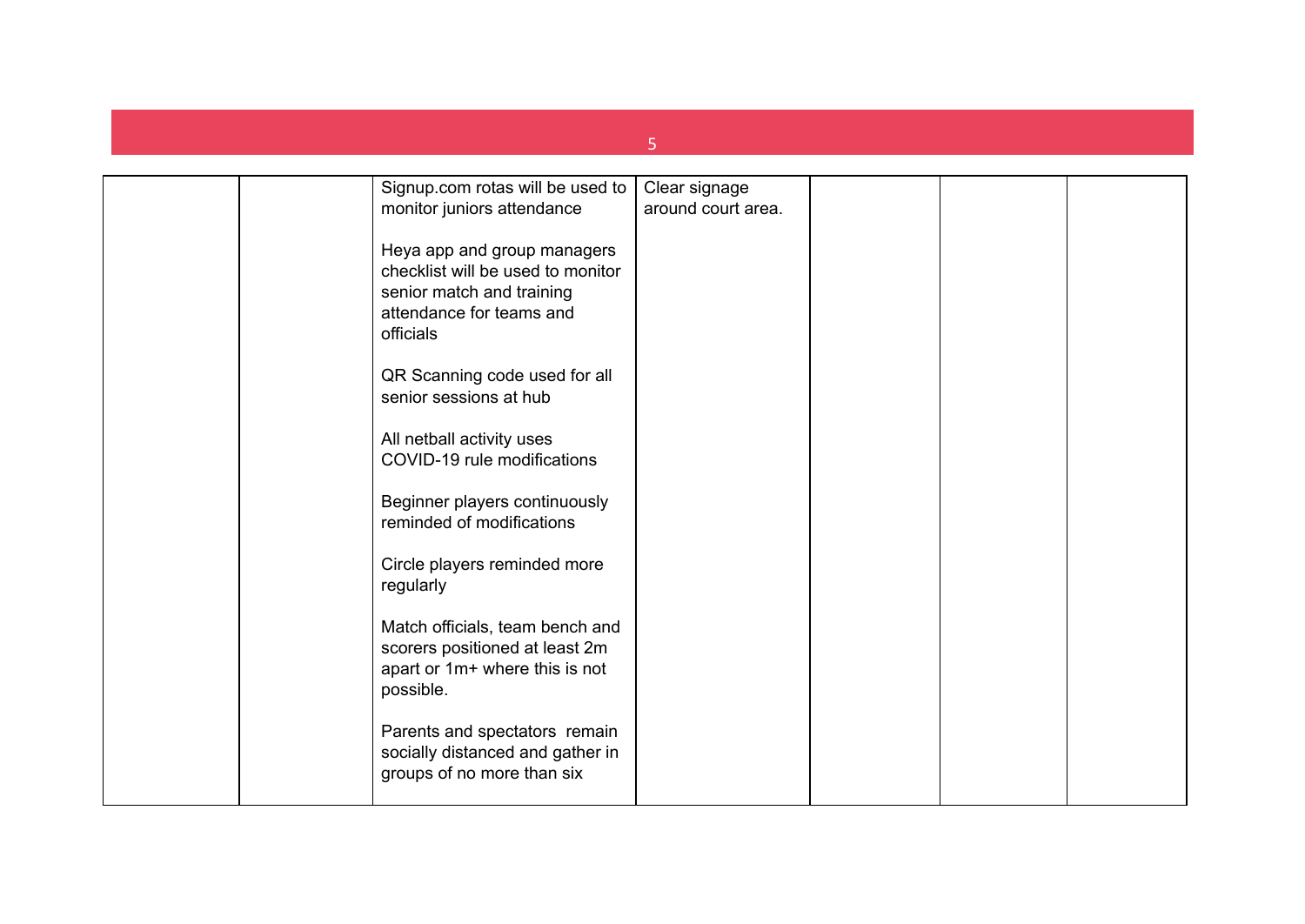|                 |                 | Shouting is not permitted                                       |                             |            |           |     |
|-----------------|-----------------|-----------------------------------------------------------------|-----------------------------|------------|-----------|-----|
| <b>Fomite</b>   | Players,        | Confirm with venue operator the                                 | Minimise the need           | Jan Thomas | 25.8.2020 | Yes |
| transmission    | coaches,        | procedures for the movement of                                  | to touch surfaces if        |            |           |     |
| via surfaces in | officials,      | and cleaning of any equipment                                   | possible e.g. leave         |            |           |     |
| venue           | volunteers,     | such as netball posts (and any                                  | open the gate.              |            |           |     |
|                 | parents,        | other large equipment items                                     |                             |            |           |     |
|                 | members of      | used at the facility such as                                    | All touch points to         |            |           |     |
|                 | public at venue | tennis post and football goals) -                               | be cleaned at start         |            |           |     |
|                 |                 | posts in place so not required.                                 | and end of each             |            |           |     |
|                 |                 |                                                                 | session by                  |            |           |     |
|                 |                 | Confirm with the venue operator                                 | section/group               |            |           |     |
|                 |                 | rigorous and regular cleaning                                   | manager                     |            |           |     |
|                 |                 | processes are in place.                                         |                             |            |           |     |
|                 |                 |                                                                 | Users of toilets to be.     |            |           |     |
|                 |                 | Confirm with venue operator                                     | asked to wipe down          |            |           |     |
|                 |                 | rigorous cleaning procedures for                                | if used during a            |            |           |     |
|                 |                 | high contact touch points are in                                | session                     |            |           |     |
|                 |                 | place                                                           |                             |            |           |     |
|                 |                 |                                                                 | Avoid touching<br>surfaces. |            |           |     |
|                 |                 | Regular disinfection of such                                    |                             |            |           |     |
|                 |                 | heavily used areas eg court<br>entrances/hub doors/toilet doors | Remind participants         |            |           |     |
|                 |                 |                                                                 | to maintain good            |            |           |     |
|                 |                 | Ensure that the venue adheres                                   | hand hygiene with a         |            |           |     |
|                 |                 | to PHE Guidance COVID-19                                        | break every 15              |            |           |     |
|                 |                 | Cleaning in a non-healthcare                                    | minutes to sanitise         |            |           |     |
|                 |                 | setting in the instance of a                                    | Netball and perform         |            |           |     |
|                 |                 | confirmed case of COVID-19                                      | hand hygiene.               |            |           |     |
|                 |                 | from a user of the facility.                                    |                             |            |           |     |
|                 |                 |                                                                 |                             |            |           |     |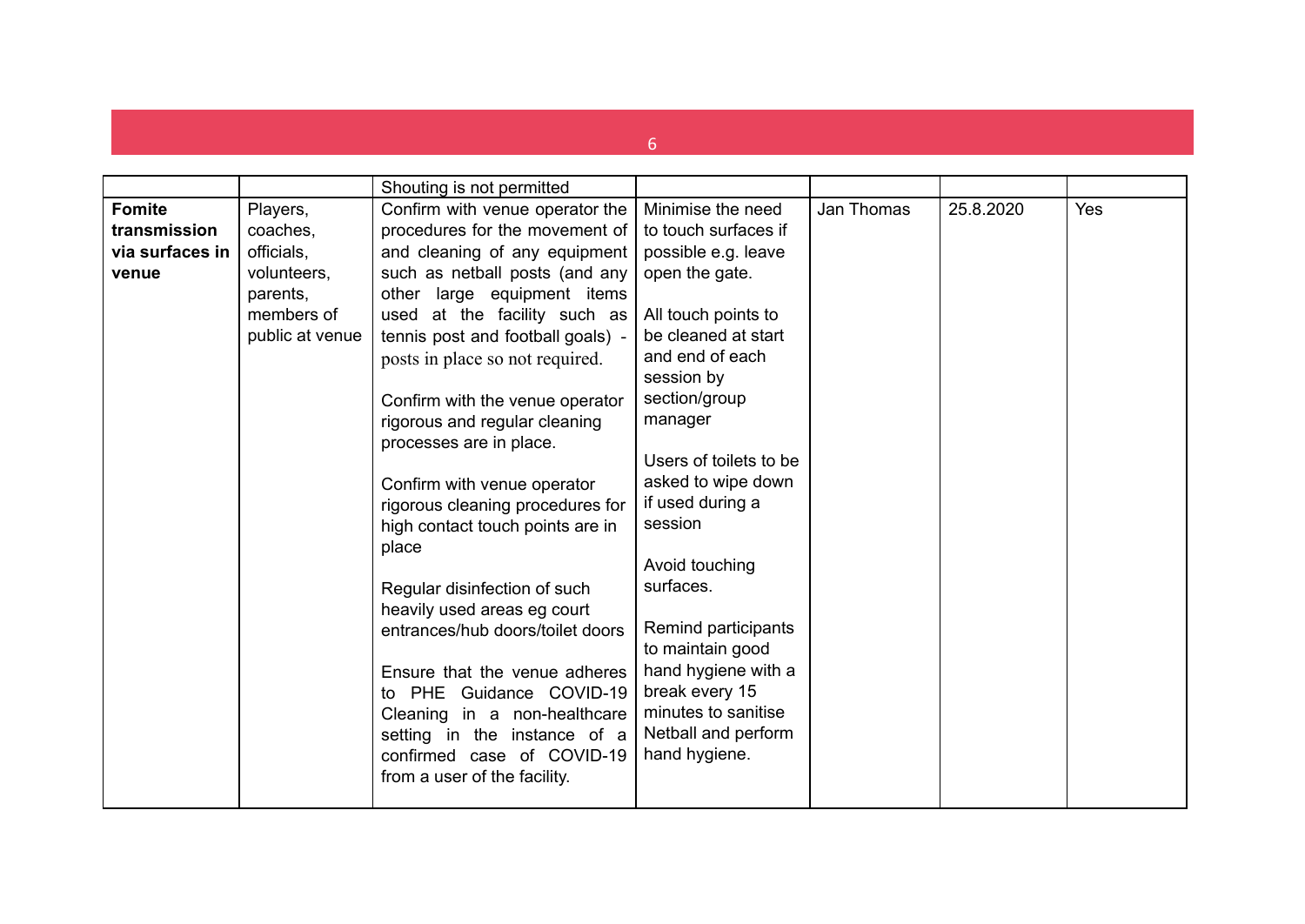| <b>Fomite</b> | Players,       | Hand hygiene protocols in place    | All participants      | Jan Thomas | 25.8.2020 | Yes |
|---------------|----------------|------------------------------------|-----------------------|------------|-----------|-----|
| transmission  | coaches,       | prior to attendance and upon       | should be informed    |            |           |     |
| via equipment | officials,     | arrival                            | of limited equipment  | Coaches    |           |     |
|               | volunteers and |                                    | sharing.              |            |           |     |
|               | parents        | Juniors to bring their own ball if |                       |            |           |     |
|               |                | possible                           | All Netballs and any  |            |           |     |
|               |                |                                    | other equipment e.g.  |            |           |     |
|               |                | Hand sanitiser and wipes to be     | spots/ cones should   |            |           |     |
|               |                | available during sessions -        | be sanitised each     |            |           |     |
|               |                | fence mounted units now in         | session and stored    |            |           |     |
|               |                | place                              | correctly back in the |            |           |     |
|               |                |                                    | hub.                  |            |           |     |
|               |                | All equipment including posts to   |                       |            |           |     |
|               |                | be sanitised before and after      | No mobile phones to   |            |           |     |
|               |                | each training sessions using       | be used during        |            |           |     |
|               |                | spray cans                         | session.              |            |           |     |
|               |                |                                    |                       |            |           |     |
|               |                | Bibs washed prior to each          |                       |            |           |     |
|               |                | sessions and not shared - now      |                       |            |           |     |
|               |                | have extra bibs for all teams      |                       |            |           |     |
|               |                |                                    |                       |            |           |     |
|               |                | Inclusion of hand hygiene and      |                       |            |           |     |
|               |                | ball sanitisation breaks every 15  |                       |            |           |     |
|               |                | minutes                            |                       |            |           |     |
|               |                |                                    |                       |            |           |     |
|               |                | Sanitise post if players touches   |                       |            |           |     |
|               |                | before play resumes                |                       |            |           |     |
|               |                |                                    |                       |            |           |     |
|               |                | Water bottles and whistles must    |                       |            |           |     |
|               |                | not be shared and any left at      |                       |            |           |     |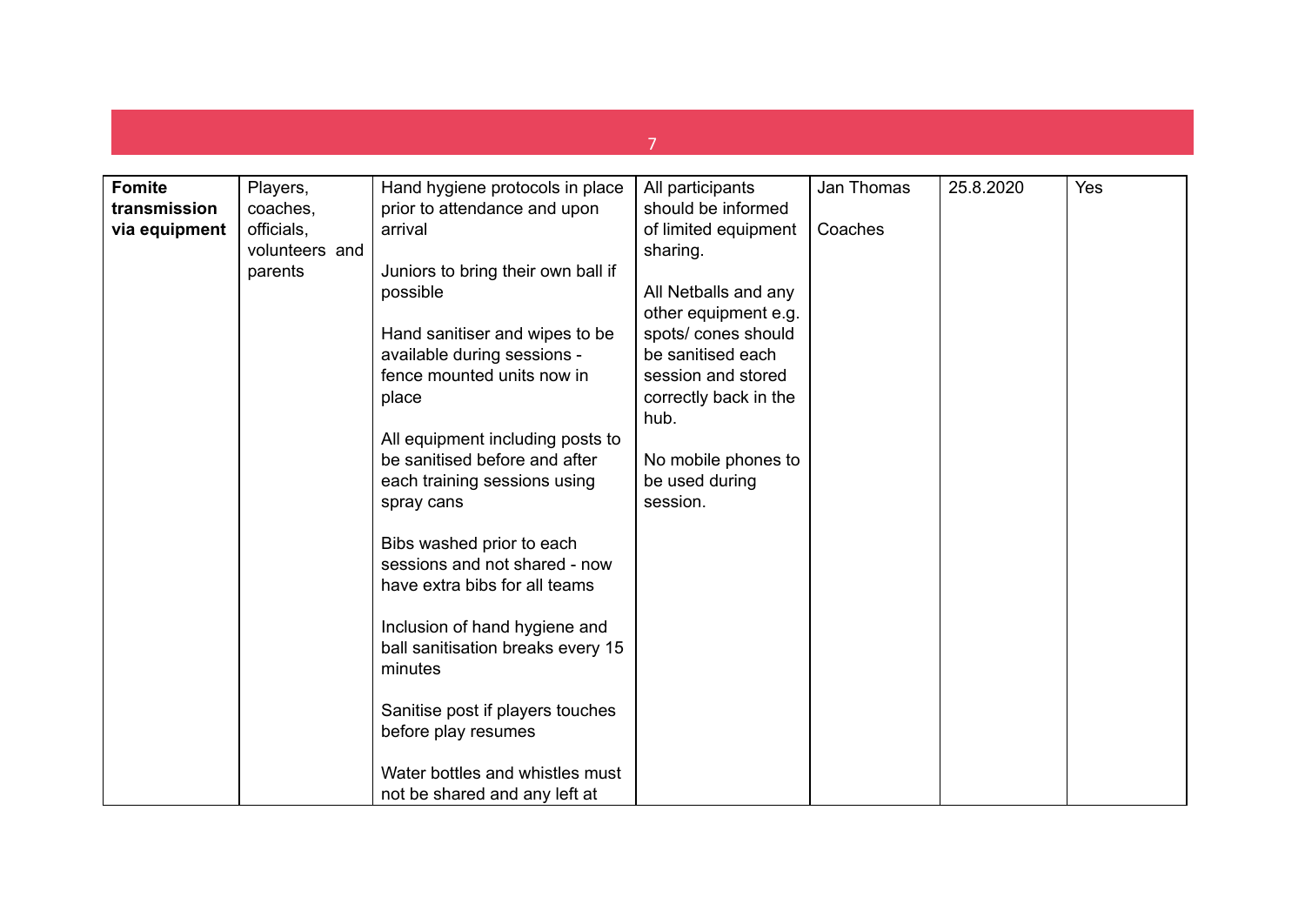|                                 |                                                                 | end of session should be<br>disposed of<br>Suitable waste facilities<br>available to dispose wipes and<br>sanitisation materials - bins on<br>court                                                                                                                                                                                                                                                                                                                                                                                                                       |                                                                                                                                                               |                            |           |     |
|---------------------------------|-----------------------------------------------------------------|---------------------------------------------------------------------------------------------------------------------------------------------------------------------------------------------------------------------------------------------------------------------------------------------------------------------------------------------------------------------------------------------------------------------------------------------------------------------------------------------------------------------------------------------------------------------------|---------------------------------------------------------------------------------------------------------------------------------------------------------------|----------------------------|-----------|-----|
| <b>Airborne</b><br>transmission | Players,<br>coaches,<br>officials,<br>volunteers and<br>parents | Where possible, netball activity<br>should be conducted outdoors,<br>providing there are acceptable<br>facilities available and weather<br>conditions allow.<br>If indoor facilities are the only<br>available option, the following<br>must be in place;<br>Adequate ventilation - a target<br>ventilation rate of 20I/s/p is<br>achieved.<br>Ventilation systems to provide<br>100% fresh air, not re-circulated<br>air from space to space.<br>Non-surgical face coverings<br>must be worn in indoor venues<br>by coaches and non-active<br>attendees e.g. first aider | Social distancing<br>measure maintained<br>within outdoor<br>venue.<br>Number maintained<br>and controlled for<br>each session to<br>adhere to<br>guidelines. | Jeanette Eslick<br>Coaches | 25.8.2020 | Yes |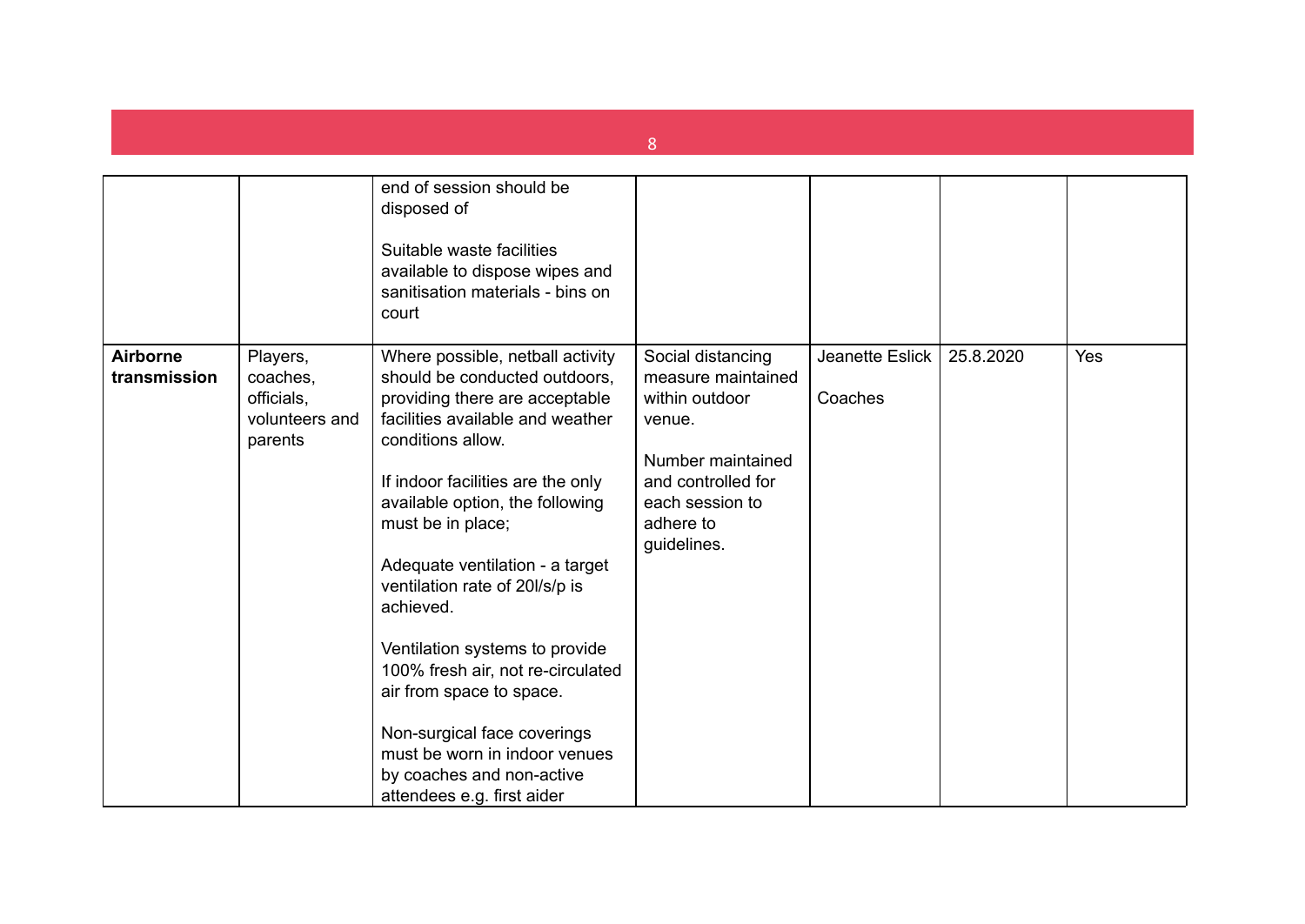|                                                        |                                                                 | Where possible open windows<br>and doors. Doors may need to<br>be propped open unless they<br>are fire doors which remain<br>closed                                                                                                                                                                                                                                                                                                                      |                                                                             |                           |           |     |
|--------------------------------------------------------|-----------------------------------------------------------------|----------------------------------------------------------------------------------------------------------------------------------------------------------------------------------------------------------------------------------------------------------------------------------------------------------------------------------------------------------------------------------------------------------------------------------------------------------|-----------------------------------------------------------------------------|---------------------------|-----------|-----|
| <b>Activity and</b><br>common<br>netball<br>behaviours | Players,<br>coaches,<br>officials,<br>volunteers and<br>parents | Sessions are planned with<br>Stage 4 rule modifications<br>including warm ups and small<br>sided games<br>At all times during match play (in<br>training and competition), two<br>umpires are required to ensure<br>adherence to the modified rules<br>or Level 2 coach<br>Modifications and non permitted<br>common netball behaviours are<br>communicated prior to activity<br>commencing<br>Players are briefed again at the<br>beginning of sessions | Informed<br>participants before<br>session of expected<br>Netball activity. | Janette Eslick<br>Coaches | 25.8.2020 | Yes |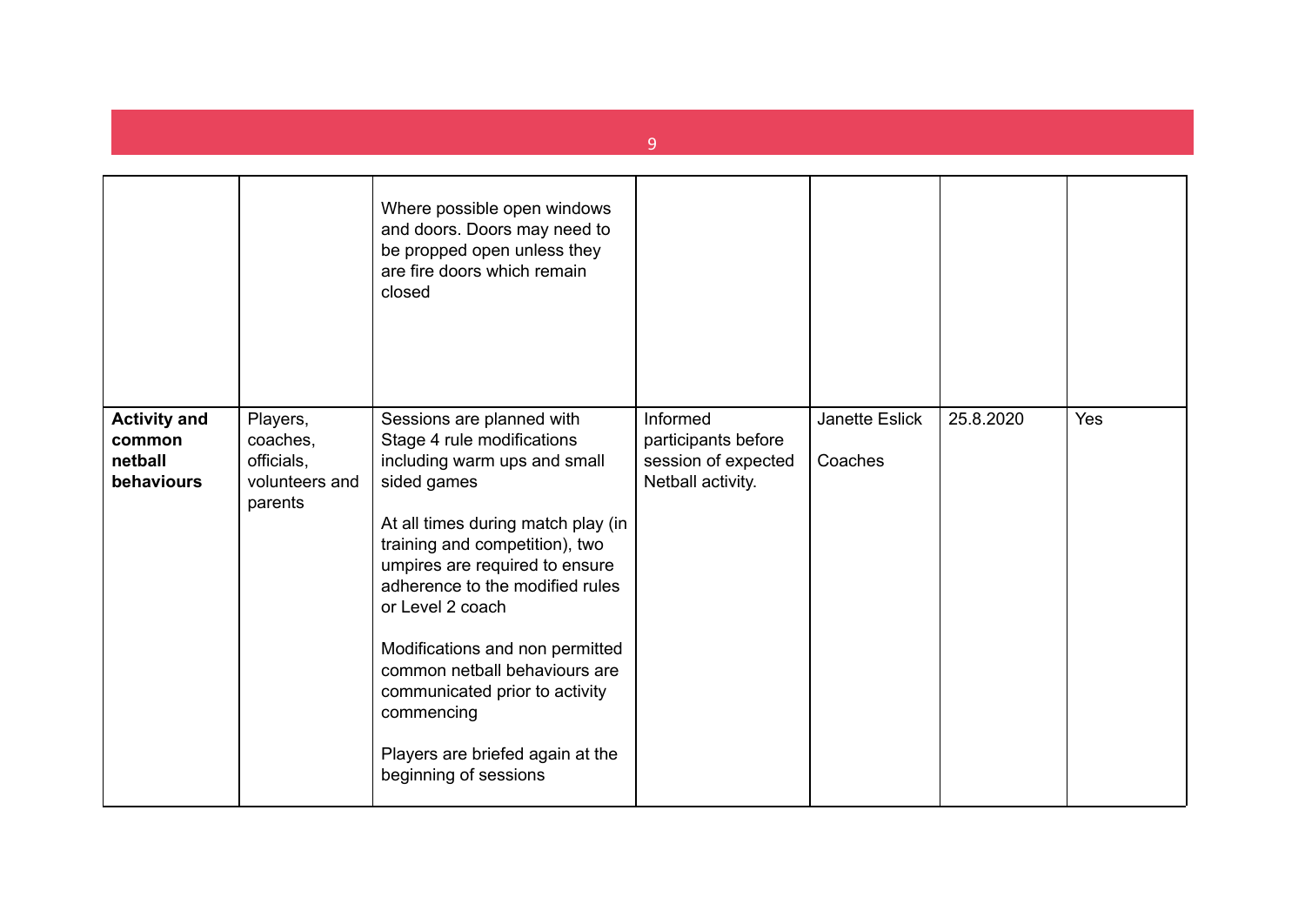|                                               |                                                                                                         |                                                                                                                                                                                                                                                                                                                                                                                                                                                                                                                                     | 10                                                                                                                                                                                                                                                                                                        |                                         |           |     |
|-----------------------------------------------|---------------------------------------------------------------------------------------------------------|-------------------------------------------------------------------------------------------------------------------------------------------------------------------------------------------------------------------------------------------------------------------------------------------------------------------------------------------------------------------------------------------------------------------------------------------------------------------------------------------------------------------------------------|-----------------------------------------------------------------------------------------------------------------------------------------------------------------------------------------------------------------------------------------------------------------------------------------------------------|-----------------------------------------|-----------|-----|
| Junior players<br>and<br>vulnerable<br>adults | Junior players,<br>vulnerable<br>adults, parents<br>of junior<br>players and/or<br>vulnerable<br>adults | Beginner players and circle<br>players are prompted more<br>frequently<br>Activity is planned appropriately<br>after a substantial break from<br>the game to reduce risk of injury<br>Clear and regular reminders of<br>rule modifications during<br>session<br>Increase regularity of social<br>distancing and rule<br>modifications reminders for the<br>youngest players (U11's)<br>Practices and coaching aids to<br>demonstrate required distances<br>Use of assistant coaches and<br>other adults to remind junior<br>players | Ensure club<br>coaches and group<br>managers are fully<br>aware of<br>participant's relevant<br>medical conditions<br>and participants<br>have the opportunity<br>to opt out of any<br>Netball activity at<br>any point.<br>Clear<br>communication to<br>parents of juniors so<br>that all information is | Emma Welford<br>Emma Lincoln<br>Coaches | 25.8.2020 | Yes |
| <b>Toilets and</b><br>changing<br>rooms       | Players,<br>coaches,<br>officials,                                                                      | Outer part of hub only to be<br>open for use of toilets only.<br>Hand sanitise before and after<br>using toilet.                                                                                                                                                                                                                                                                                                                                                                                                                    | understood.<br>Hand washing and<br>signage for toilets to<br>be on display.                                                                                                                                                                                                                               | Jan Thomas<br><b>Janette Eslick</b>     | 25.8.2020 | Yes |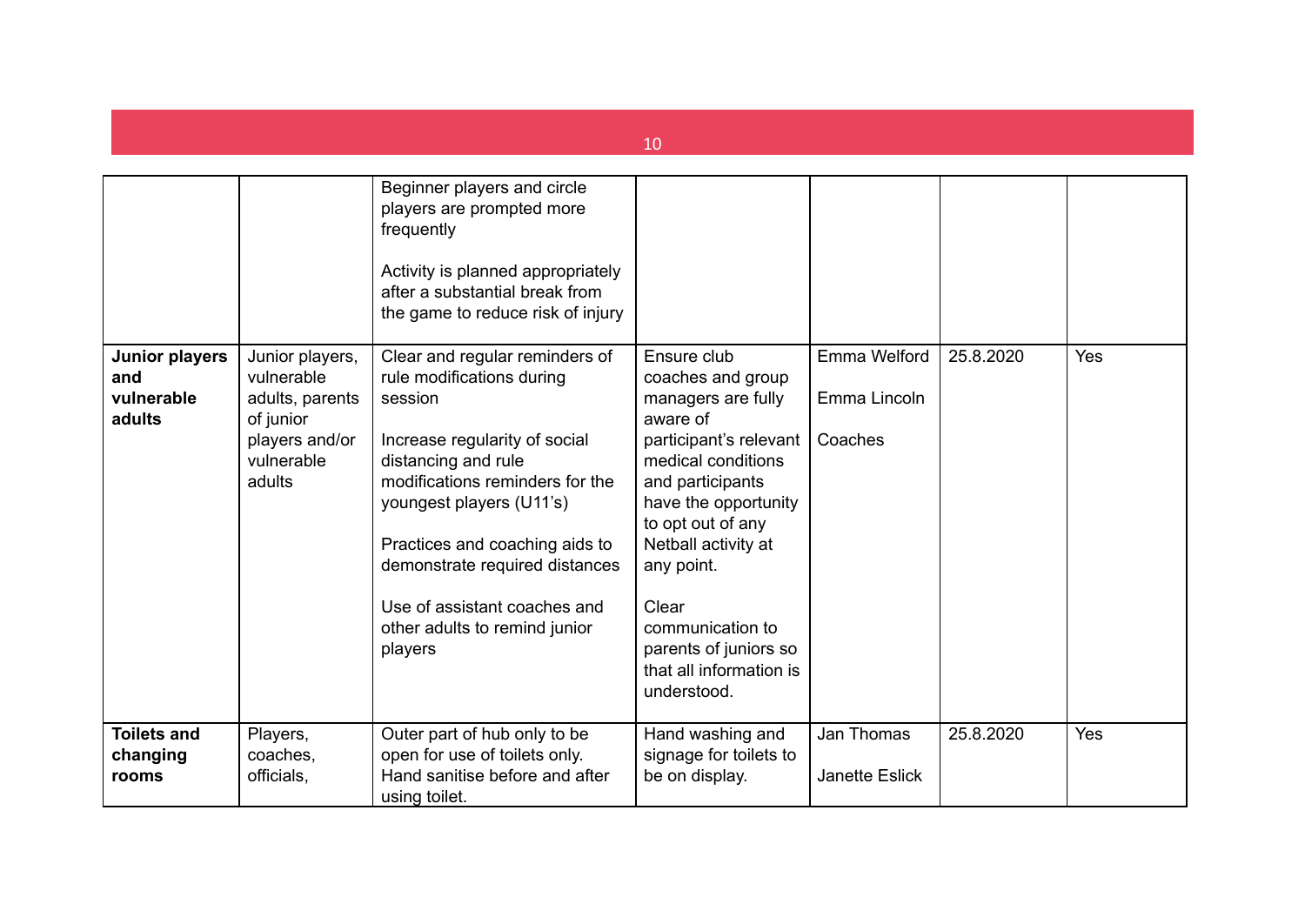|                                                                         | volunteers and<br>parents                         | Soap available in the toilets.<br>Paper towels preferred to<br>electric hand dryers. Bins<br>provided for hand towels.<br>Work with venue operator to<br>ensure rigorous cleaning of toilet<br>facilities and other communal<br>areas are in place regularly<br>Players arrive ready to play, use<br>of changing room is not<br>permitted<br>Thorough hand washing after<br>use of toilet facilities is<br>encouraged<br>Hand sanitiser to be available<br>on courts so use of toilets is not<br>needed for hand washing | Ensure players are<br>aware to come<br>prepared to<br>participate fully<br>changed.<br>Ensure if toilets do<br>need to be used, it<br>is only 1 in and 1<br>out.<br>Ensure hands are<br>sanitised regularly.<br>Ensure users uses<br>wipes provided to<br>wipe down the toilet<br>after use. | Group<br>Managers                        |           |     |
|-------------------------------------------------------------------------|---------------------------------------------------|--------------------------------------------------------------------------------------------------------------------------------------------------------------------------------------------------------------------------------------------------------------------------------------------------------------------------------------------------------------------------------------------------------------------------------------------------------------------------------------------------------------------------|----------------------------------------------------------------------------------------------------------------------------------------------------------------------------------------------------------------------------------------------------------------------------------------------|------------------------------------------|-----------|-----|
| An injury is<br>sustained<br>whilst social<br>distancing is<br>in place | Players,<br>coaches,<br>officials, first<br>aider | Hands to be sanitised before<br>and after<br>First aid to be administered with<br>non-surgical face mask and<br>gloves                                                                                                                                                                                                                                                                                                                                                                                                   | Hand Gel; CPR<br>Face Shields;<br>gloves and face<br>mask to be put in<br>first aid kit.                                                                                                                                                                                                     | Jan Thomas<br>Named club<br>first aiders | 25.8.2020 | Yes |